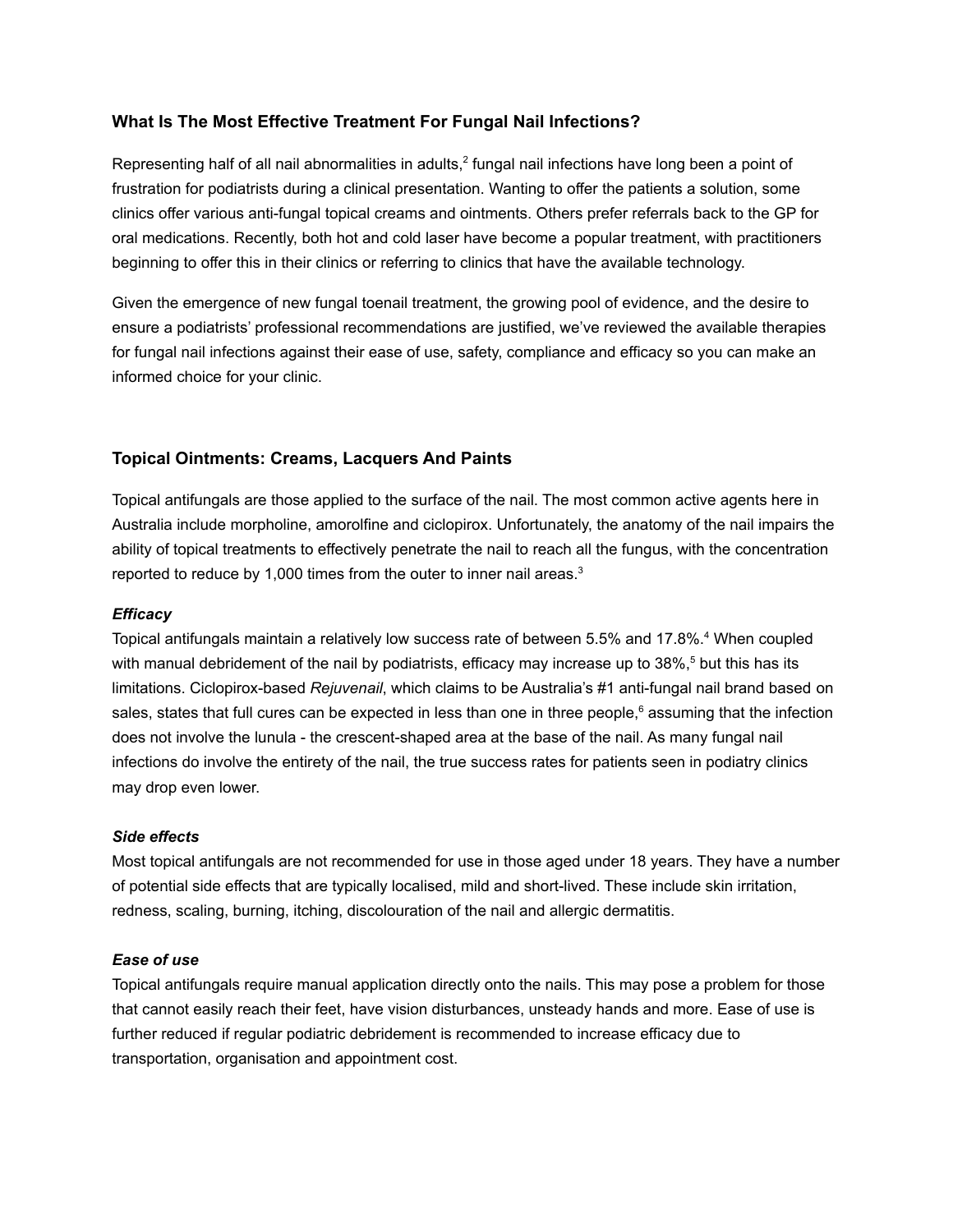### *Compliance*

Topical antifungals are usually applied at least once a day, for a period of 9-12 months for toenails.<sup>7</sup> This may make it difficult for patients to stay compliant when paired with the ease of use difficulties - and if only three in ten people are expected to see satisfactory results over a year of use.

# **Systemic Therapy: Oral Medications**

Oral medications must be prescribed by a GP and are given as a tablet to be ingested, bypassing the nail barrier encountered by topical treatments. The most common active ingredients include terbinafine and itraconazole.

# *Efficacy*

Both active agents have proven efficacy when studied against placebo treatments, with high-quality evidence.<sup>8</sup> Mycological cure rates have been as high as 54-70% after 48 weeks of use, although **complete** cure rates in the same reviews were only found to be between 14-38%. <sup>9</sup> Mycological cures are defined as eradication of the fungal pathogen from the nail as confirmed by a negative fungal culture and a KOH test, whereas a complete cure meets the goals of the patient, physician and regulatory bodies, defined as a 100% clear nail. It should also be noted that up to 20% of people are found to relapse within a few months of oral antifungal treatment. 10

### *Side effects*

For those that are vulnerable, the potential side effects and drug interactions of oral medications are perhaps the most significant. Itraconazole may enhance the effects of warfarin and oral hypoglycemics which are not uncommon in podiatric patients, as well as causing nausea, headaches and abdominal pain. Allergic skin reactions may also occur, with taste disturbances and hepatotoxicity also being reported with terbinafine use.<sup>12</sup>

#### *Ease of use*

As daily tablets, ease of use is high when memory is optimised, like when placed in an obvious place or alongside other daily medications.

# *Compliance*

Due to the ease of use, we would assume that compliance would be fairly high. However, a study of 330 patients measuring compliance of oral antifungal use found that the overall compliance rate for patients on either itraconazole or terbinafine was only 55%. Of those that were not compliant, 29.73% were worried about the side effects of medicine, 22.3% thought that they had already been cured, 15.54% was due to economic reasons and 12.16% could not bear the side effects of the medicine.<sup>13</sup>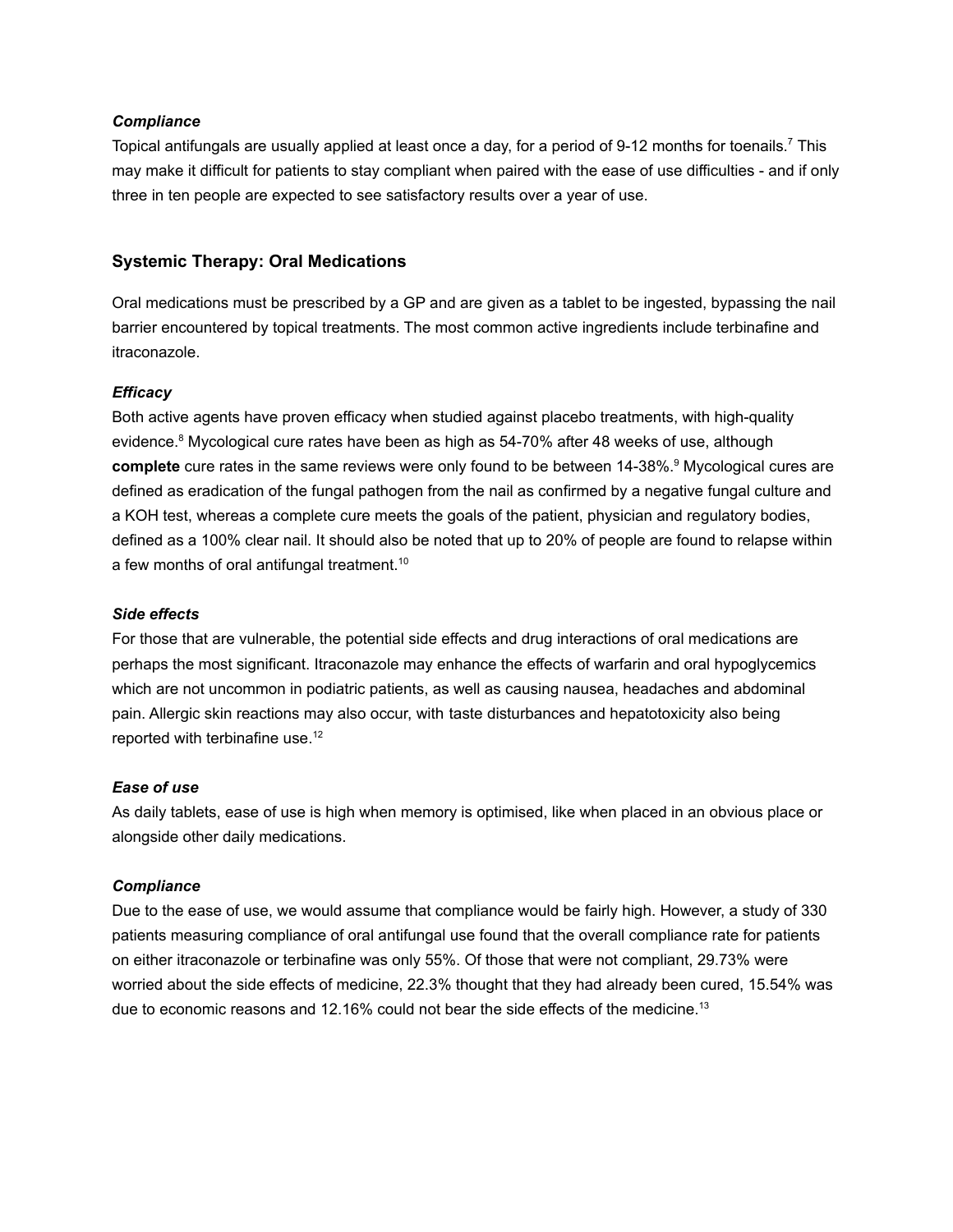### **Laser Treatment**

Laser treatment for onychomycosis falls into two distinct categories: hot laser and cold laser. Hot laser heats the nail to temperatures around 50 degrees,<sup>14</sup> inhibiting the growth of the fungus, destroying it, and even helping to sterilise the area to help prevent new fungal growth.<sup>15</sup> Cold laser, which is where the [Lunula](https://www.rehacare.com.au/lunula-laser-2/) laser is leading the world, works by using two rotating laser beams simultaneously set to different cold frequencies. The first beam acts on fungus within the nail, nail bed and surrounding tissues, while the second works on the body's natural immune response, helping to clear the fungus.

### *Efficacy*

While the research base of this modern treatment is still building, both hot and cold laser have been found to have superior clearance rates in smaller-scale studies, ranging from up to 85% for hot laser <sup>16,17,18</sup> to up to 99% for cold laser.<sup>19,20</sup> In a study of 323 patients undergoing cold laser, only four patients had a recurrence of their infection at 48 weeks. Given that onychomycosis has shown to have a relapse rate as high as 40–70%, these results are very promising.<sup>21</sup> Laser efficacy has also been demonstrated in infections of mild, moderate and severe intensities. 22

#### *Side effects*

Cold laser is reported to be completely safe with no temperature changes or other adverse effects, and is non-invasive. For hot laser, the need to significantly heat the nail can result in pain and occasional bleeding after treatment.<sup>23</sup> To help offset these side effects and minimise patient discomfort, air cooling may be used during hot laser treatment.<sup>24</sup>

#### *Ease of use*

Both hot and cold laser are performed in-clinic. Hot laser is a hand-held treatment manually performed by the podiatrist one toe after the other, due to the sensitive nature of the heat. Cold laser is an automated process performed in 12 minutes per foot, automatically by the Lunula device, after foot placement and assessment by the practitioner. While the ease of use for the patient is the same, as Lunula is automated and treats the five toes at once, it has greater ease of use for the practitioner. Practitioners can then leverage the treatment time to discuss infection control protocols and home care advice with their patient education that is essential for helping prevent recurrence.

#### *Compliance*

Both hot and cold lasers require weekly attendance at the clinic for approximately four weeks. While few studies have examined or made reference to compliance in return visits, we predict a relatively good compliance rate compared to topical or oral treatments due to the relatively low number of total visits paired with the financial investment into the treatment.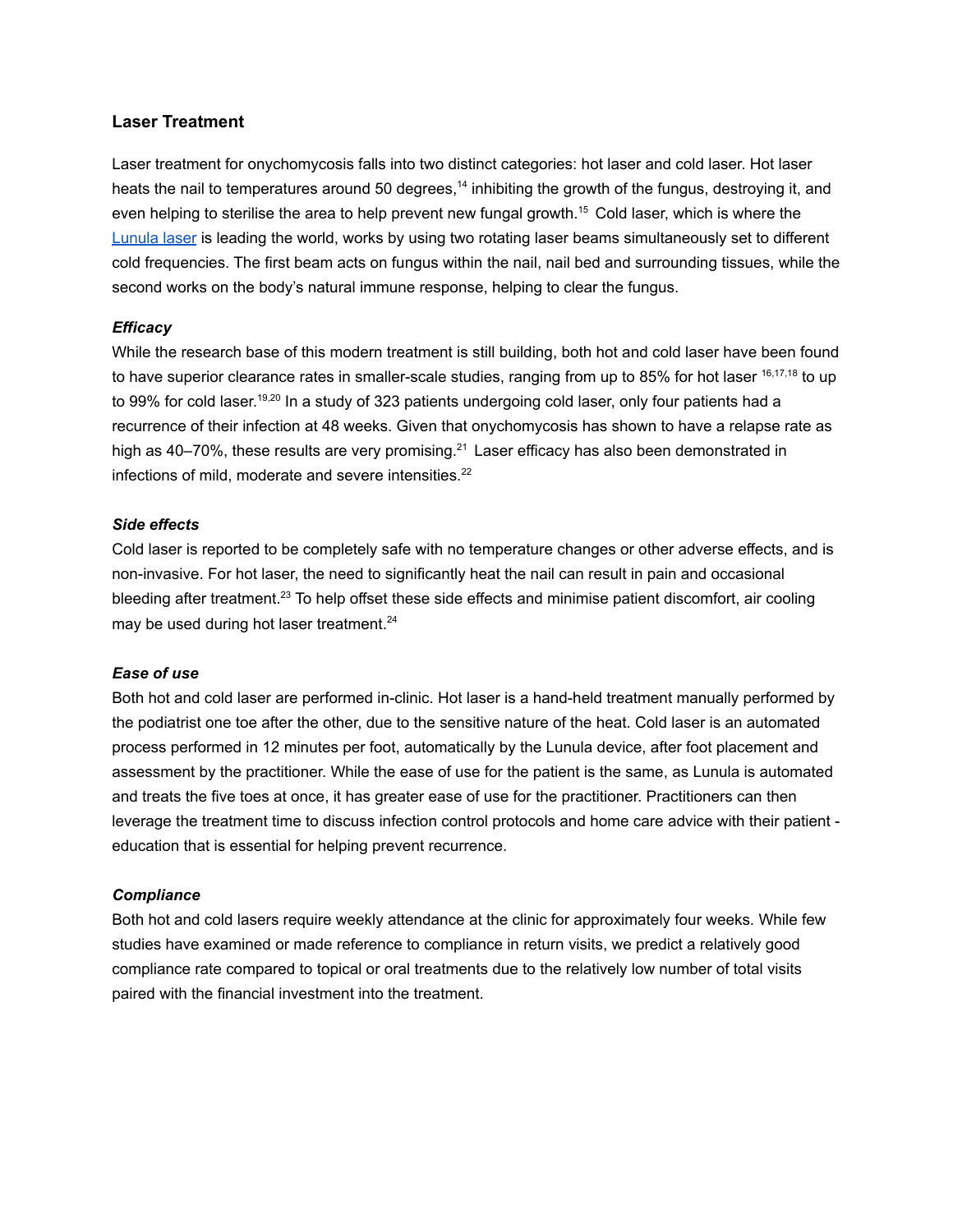# **So Which Is The Best Treatment For Onychomycosis?**

Given its superior efficacy, ease of use for both patient and practitioner, safety with no adverse effects, our top pick is the Lunula cold laser. As a clinic, alongside solving a common and frustrating problem for your patients, it also adds a fantastic revenue stream. See what your potential income versus outgoings could look like here.

If you're unsure of how the laser could work in your clinic, you can take advantage of a free, no-obligation trial. For more information on the Lunula laser, including how it works and its research, click [here](https://www.rehacare.com.au/lunula-laser-2/).